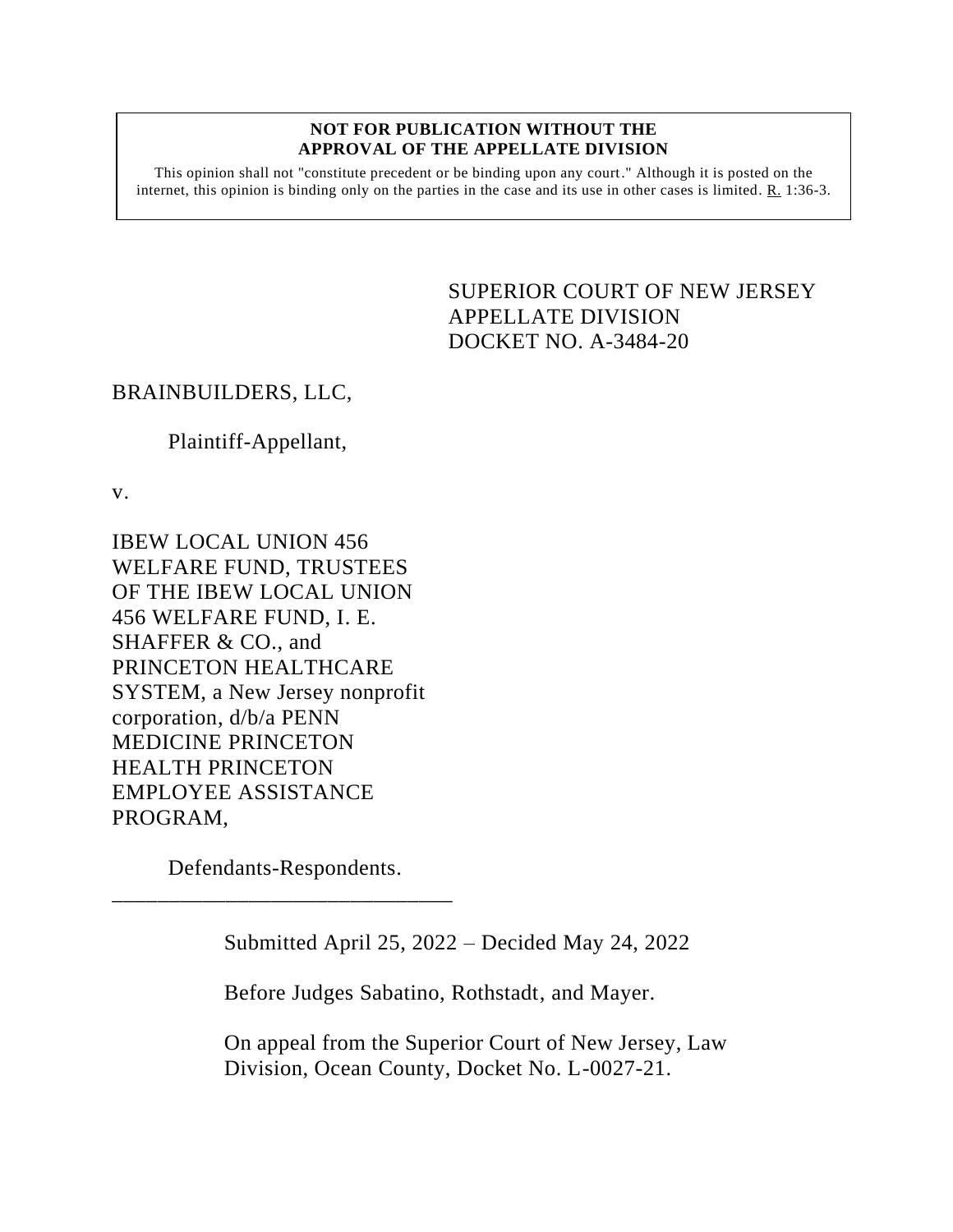Yaakov Pollak, attorney for appellant.

Lindabury, McCormick, Estabrook & Cooper, PC, attorneys for respondents IBEW Local Union 456 Welfare Fund, Trustees of the IBEW Local Union 456 Welfare Fund, and I. E. Shaffer & Co. (Elizabeth E. Manzo, on the brief).

Faegre Drinker Biddle & Reath, LLP, and Kimberly A. Jones (Faegre Drinker Biddle & Reath, LLP) of the Illinois bar, admitted pro hac vice, attorneys for respondent Princeton Healthcare System, a New Jersey nonprofit corporation, d/b/a Penn Medicine Princeton Health Princeton Employee Assistance Program (Jennifer G. Chawla and Kimberly A. Jones, on the brief).

PER CURIAM

Plaintiff Brainbuilders LLC appeals from the Law Division's May 14, 2021 order, as amended on July 14, 2021, dismissing plaintiff's complaint, under Rule 4:6-2(e), against defendants IBEW Local Union 456 Welfare Fund (the Plan), Trustees of the IBEW Local Union 456 Welfare Fund (Trustees or Plan Sponsor), I E Shaffer & Co., and Penn Medicine Princeton Health Princeton Employee Assistance Program (Penn Medicine). Plaintiff also appeals from the Law Division's July 23, 2021 order denying reconsideration, issued by the same motion judge.

Judge Craig L. Wellerson dismissed the complaint after he concluded that the parties' dispute over payment for medical services that plaintiff, an out-of-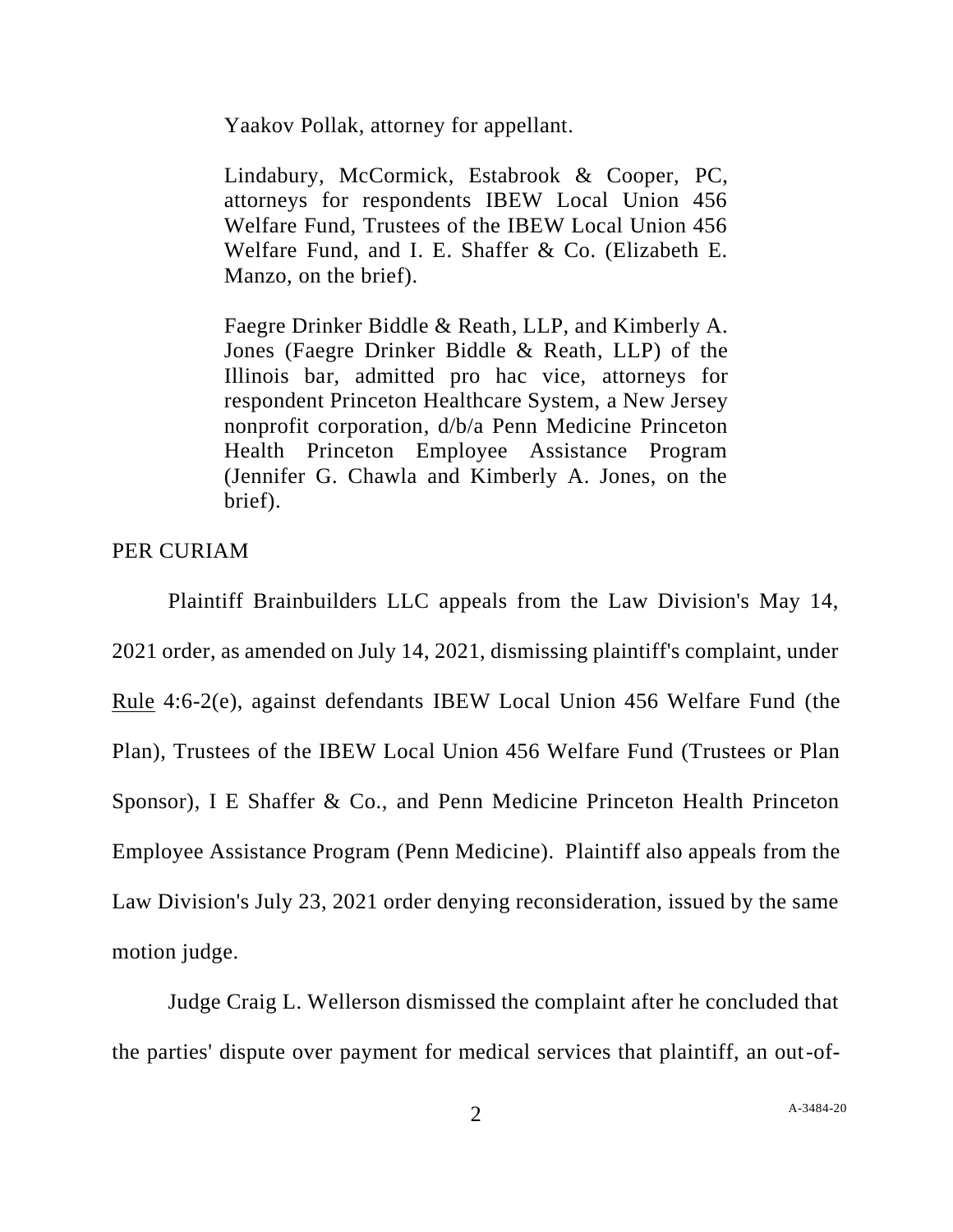network provider, provided to a patient was preempted by federal law because its resolution required consideration of the subject Plan's terms, which had to be resolved in accordance with the Employment Retirement Income Security Act of 1974 (ERISA), 29 U.S.C. §§ 1001 to 1461. On appeal, plaintiff contends the judge erred because its claim arose from a "single case agreement [(SCA)]" and reference to the Plan's terms was not required in order to resolve plaintiff's breach of contract based claims under state law.

Having considered plaintiff's contentions in light of the record and the governing principles of law, we affirm, substantially for the reasons stated by Judge Wellerson in his oral decisions placed on the record immediately prior to his entry of the challenged orders.

The salient facts developed from the motions' record are summarized as follows. The Plan is a health benefits plan sponsored by the Trustees and governed by ERISA. I E Shaffer is the third-party administrator of the Plan. It arranged with Penn Medicine to manage the mental health benefits provided under the Plan. The Plan provides benefits to participants and their qualified dependents for services rendered by in-network and out-of-network providers as detailed in the Plan's terms.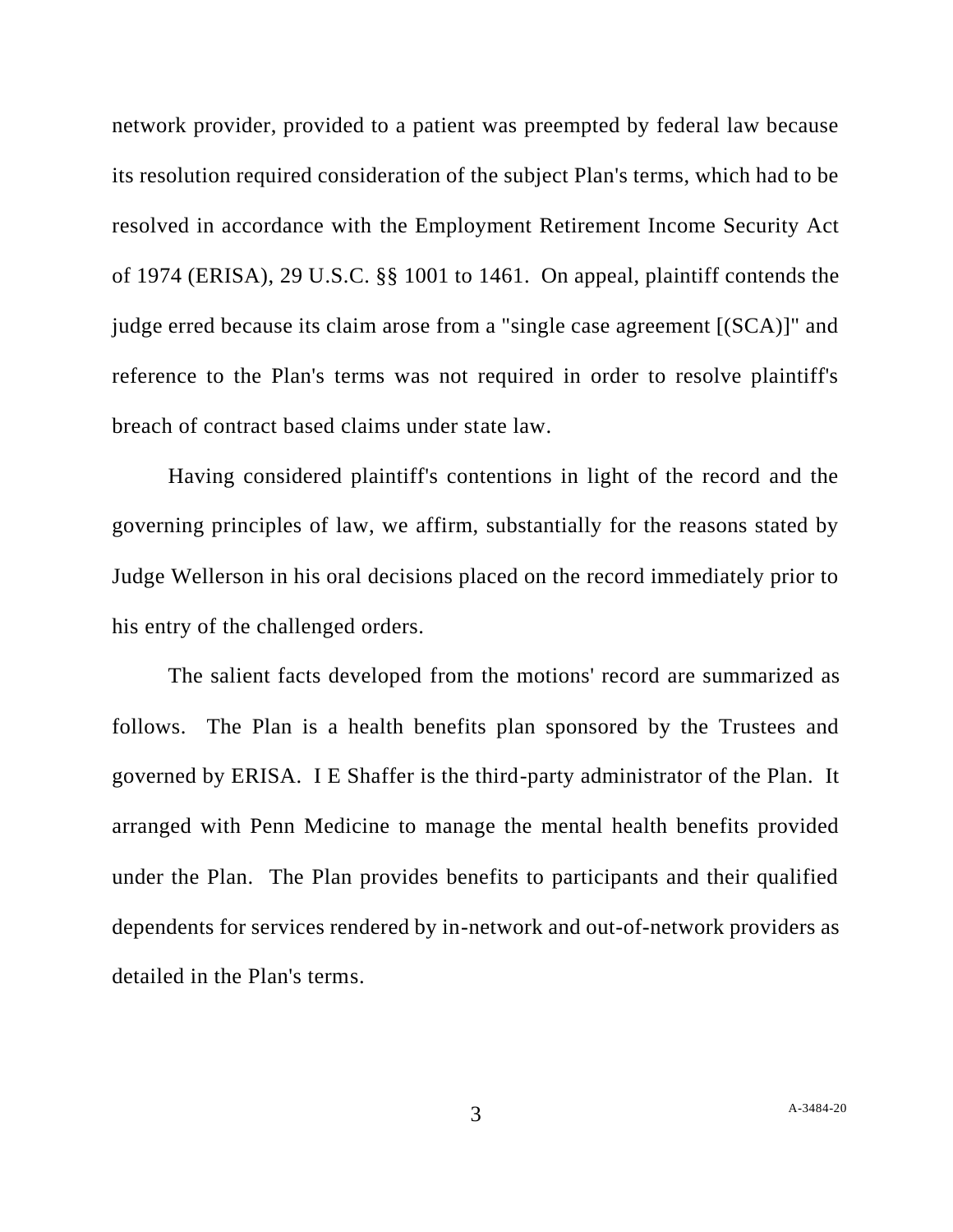As already noted, plaintiff is an out-of-network provider. It provides services to children with autism spectrum disorders, including applied behavioral analysis (ABA) services.

As described in more detail herein, the parties' dispute in this matter centered on whether an authorization for payment of benefits to plaintiff contained a clerical error in the approved period of time that the services were to be performed. Pertinent to this appeal, the Plan's terms contain a provision entitled "Clerical Error," which states as follows:

> No clerical error on the part of the Plan Sponsor or claims processor shall operate . . . create or continue coverage which would not otherwise validly become effective or continue in force hereunder. An equitable adjustment of contributions and/or benefits will be made when the error or delay is discovered. However, if more than six (6) months has elapsed prior to discovery of any error, any adjustment of contributions shall be waived. No party shall be liable for the failure of any other party to perform.

[(Emphasis omitted).]

A participant (the Participant) in the Plan sought services from plaintiff for his son (the Patient), who was also covered by the Plan. On March 6, 2020, plaintiff completed Penn Medicine's request for authorization form, requesting authorization to evaluate the Patient. The form stated, "AUTHORIZATIONS ARE BASED ON MEMBER'S BENEFIT PLAN, AGREEMENTS WITH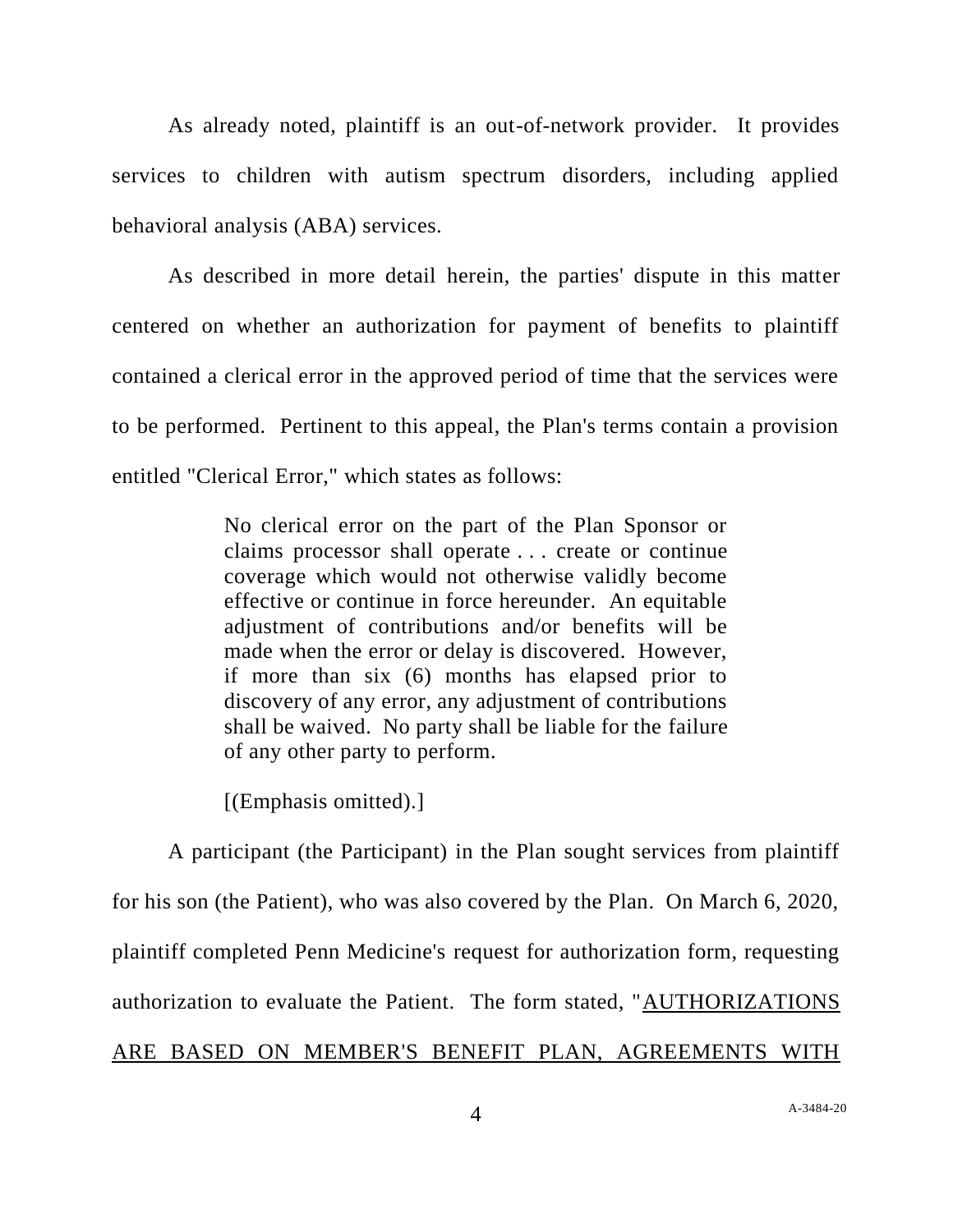MEDICAL CARRIERS, FEDERAL/STATE REGULATIONS, AND PHCS EAP PSYCHOLOGICAL TESTING GUIDELINES." (Emphasis added). Plaintiff submitted the form to Penn Medicine and included its fee schedule.

On April 30, 2020, Penn Medicine emailed to Gitty Herzl, plaintiff's Authorizations Manager, that plaintiff's request was reviewed and was authorized. After evaluating the Patient, on May 13, 2020, pursuant to the authorization, plaintiff completed another request for authorization, this time requesting authorization for services outlined in its accompanying initial treatment plan which listed goals for the Patient, most of which had target dates between May 2020 and November 2020.

On May 27, 2020, Penn Medicine emailed Herzl that "the following ABA services were approved for [the Patient]: ABA Therapy – approved for 5/27/20 through 11/27/20. 97153 10 hours / week[,] 97155 2 hours/week[, and] 97156 1 hour/week. 97151 was not approved, as this was just approved in April 2020." (Emphasis added). According to Penn Medicine, this was the original SCA between it and plaintiff. Pursuant to this approval, plaintiff provided services to the Patient and was reimbursed by the Plan.

In September 2020, plaintiff's Director of Finances, Simon Nussbaum, requested Penn Medicine to pay increased rates retroactively for plaintiff's

5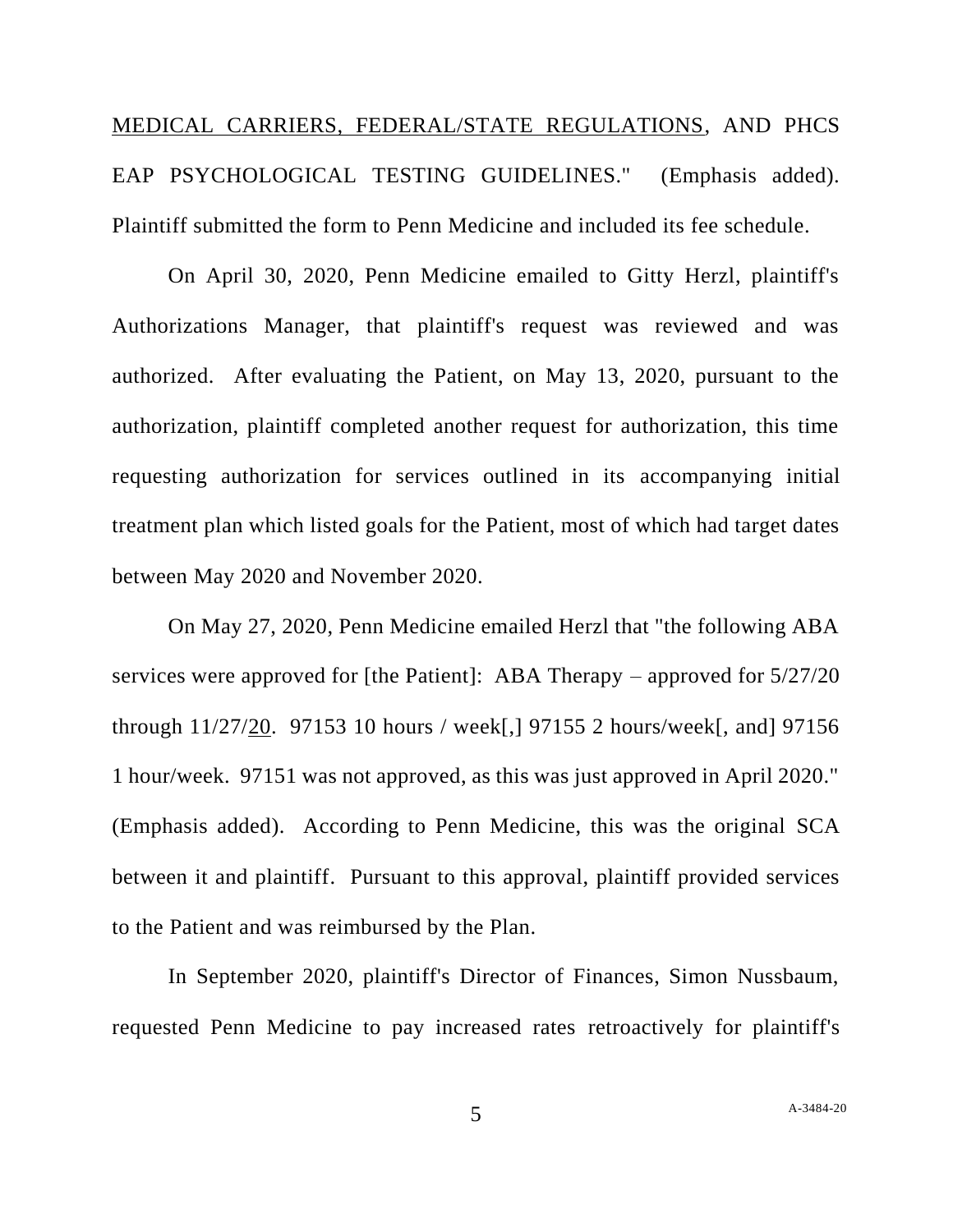treatment of the Patient. Penn Medicine coordinated with I E Shaffer to authorize payments at increased rates retroactively from April 30, 2020, through November 10, 2020, when the Trustees would next meet and could review the increased rate request and make a final determination.

Accordingly, on September 29, 2020, Penn Medicine issued a "revised authorization" effective April 30, 2020, however with a November 10, 2021 lapse date, not a November 10, 2020 expiration. That authorization, which plaintiff referred to as the initial SCA, included the following disclaimer:

> Insurance coverage has been verified with I E Shaffer and the patient is currently eligible for benefits. Please be aware that all payments are based on the patient's insurance eligibility and the [P]lan's provisions at the time the service is rendered and final claim submission is received at I E Shaffer.

[(Emphasis added).]

On November 10, 2020, the Trustees met and denied plaintiff's rate increase request. On November 16, Penn Medicine sent a letter to plaintiff and the Participant, notifying them that the rate increase was approved only through December 31, 2020, after which the Participant would be responsible for charges exceeding the authorized rates. It also advised the Participant that Penn Medicine could assist him with transitioning the Patient to an in-network provider.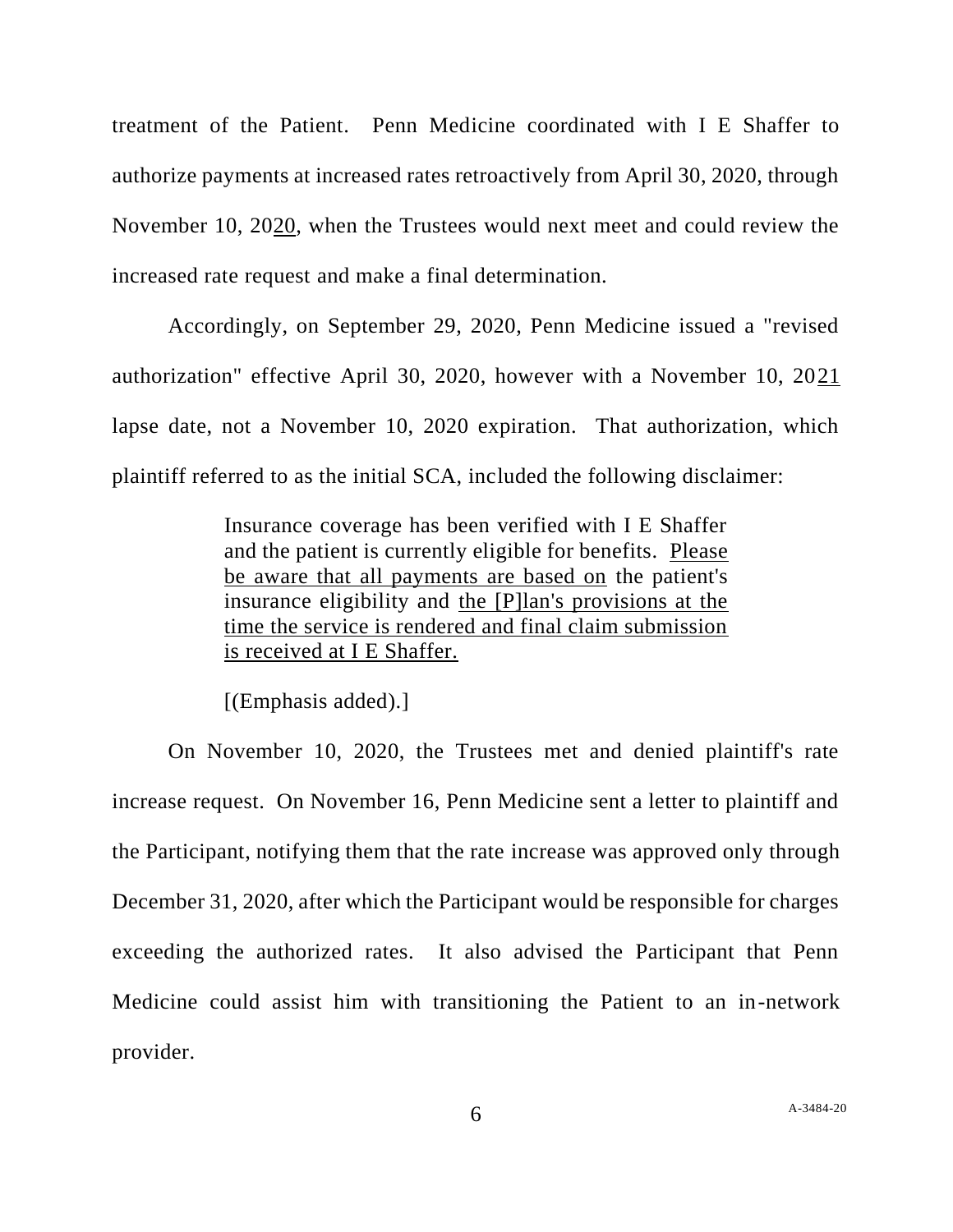On November 25, 2020, plaintiff, for a third and final time, completed Penn Medicine's request for authorization, this time requesting approval for services from November 28, 2020, through May 28, 2021. On December 3, 2020, Penn Medicine emailed plaintiff to remind it of the rate decrease effective January 1, 2021. In response, on December 7, 2020, Herzl asked, "In the meantime, would it be possible to authorize services until 12/21/20?" Accordingly, the same day, Penn Medicine provided a revised authorization, "extend[ing]" the end date to December 31, 2020.

On December 9, 2020, Nussbaum emailed Penn Medicine, seeking to maintain payments at the higher rates beyond December 31, 2020, and claiming the authorization with a lapse date of November 10, 2021, was a binding contract. In response, on December 11, 2020, Penn Medicine stated it made an error in the lapse year of the earlier authorization which should have stated it lapsed on November 10, 2020, not 2021. Penn Medicine included the most recent authorization that extended the lapse date to December 31, 2020.

On January 5, 2021, plaintiff filed the complaint in this matter, asserting claims of breach of contract, estoppel, and declaratory judgment. It asserted that the Plan provided coverage for out-of-network providers, including plaintiff, and that defendants agreed to reimburse plaintiff pursuant to the rates set forth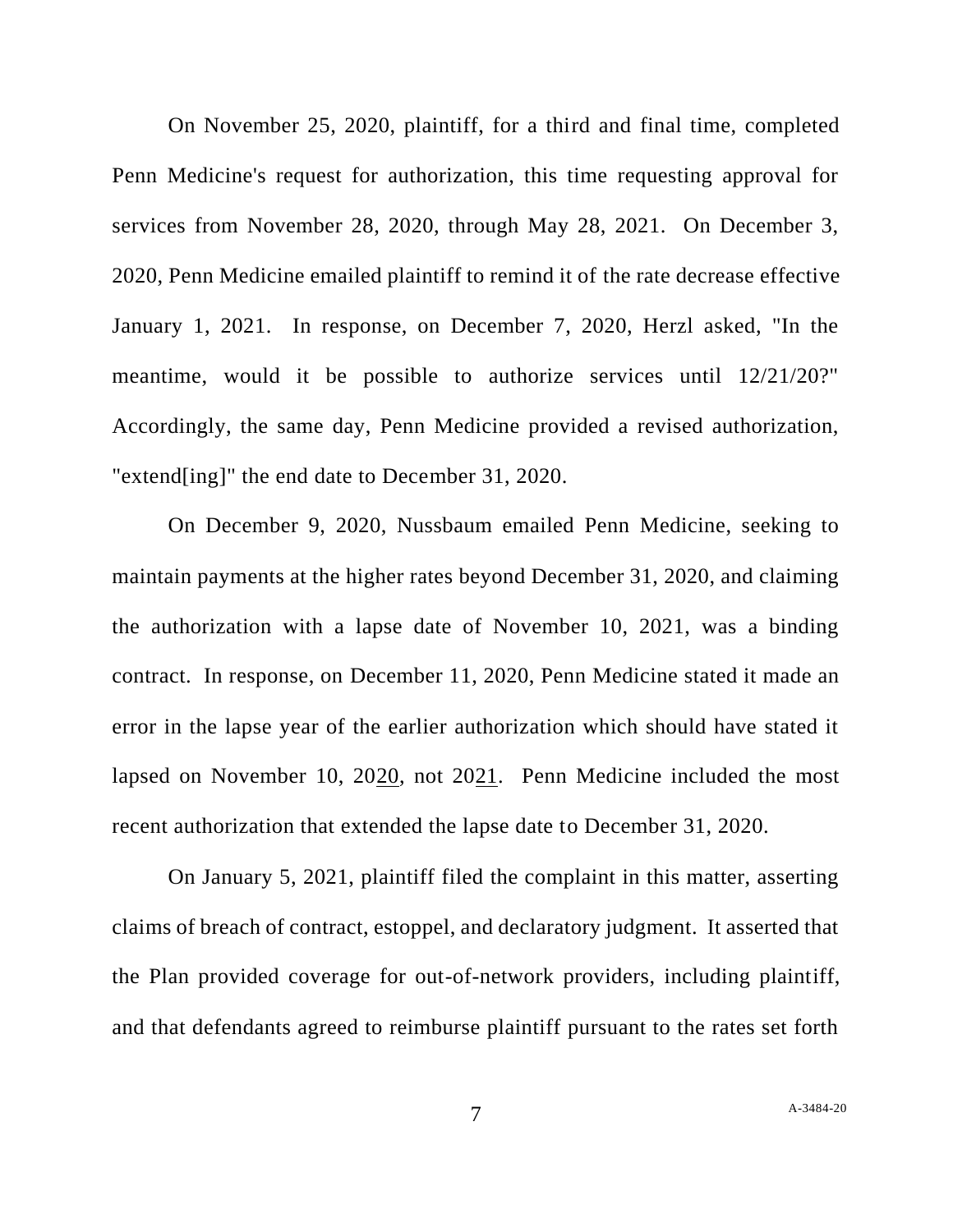in the SCA but later defendants asserted the SCA contained an error and would not honor it. Plaintiff claimed defendants "anticipatorily repudiated and breached their contract with" plaintiff.

In response, defendants filed timely answers, and on March 22, 2021, Penn Medicine filed a motion to dismiss pursuant to Rule 4:6-2(e), which the Plan, Trustees, and I E Shaffer later joined. Penn Medicine asserted that plaintiff's claims were preempted by ERISA and, alternatively, that plaintiff failed to state a claim upon which relief can be granted. Penn Medicine supported its motion with its attorney's certification and exhibits that included the Plan's terms, correspondence between the parties throughout 2020, the requests for authorizations completed by plaintiff, and the ensuing approvals, including the "[i]ncorrect SCA" and the revised authorization.

Plaintiff filed opposition, claiming that the SCA was a standalone agreement which did not relate to the Plan's terms and that the November 10, 2021 lapse date was not a known typographical error.

At oral argument, Judge Wellerson recognized the parties' dispute regarding the typographical error, stating he "underst[oo]d that the plaintiff [was] taking the position that there absolutely was not a typographical error; this was the agreement, the undisputed material facts intentionally dissolved at that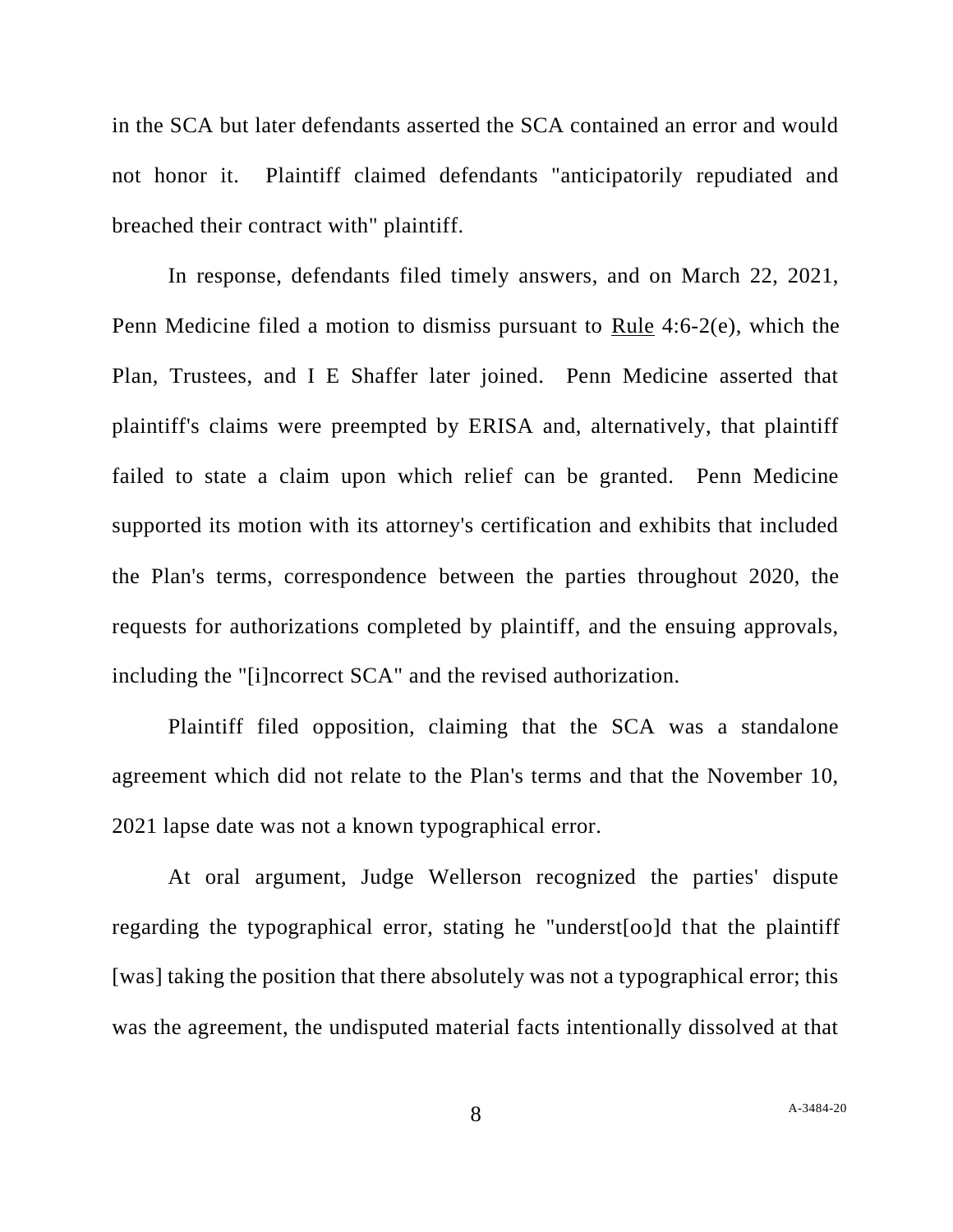moment." After considering arguments, the judge issued an oral decision granting defendants' motion to dismiss on the grounds that plaintiff's claims were preempted by ERISA.

In granting the motion, the judge explained that because the parties disagreed as to whether the authorization that stated it lapsed in 2021 contained an alleged clerical error, in order to resolve it, reliance on the Plan's governing provision was required. Specifically, the judge concluded as follows:

> The [c]ourt can't analyze the obligation to pay unless it looks at the Plan and looks at the insured's status within the Plan and the ability to cover one of the insured's household members. When the plaintiff submits bills to the defendant and then they are refused, the issue is whether or not there was a breach of contract, and the breach of contract claims are state law claims in this case. And because of the existence of the ERISA [P]lan they are super[s]eded and the [c]ourt has no jurisdiction under such a circumstance.

> The [c]ourt can't analyze the plaintiff's claims without referencing the Plan and, in fact, examining the plaintiff's claim individually to make clear that each of the implications of the Plan terms are and such relates to an ERISA [P]lan.

> Accordingly, the plaintiff's dispute with the out of network reimbursement position set forth the term of the [P]lan and underlies the claim, and, thus, the [c]ourt cannot analyze the plaintiff's claim without referencing the Plan. The application before the [c]ourt is a [Rule 4:6-2] application. It is in the [c]ourt's mind correctly brought before this [c]ourt, as the [c]ourt must make an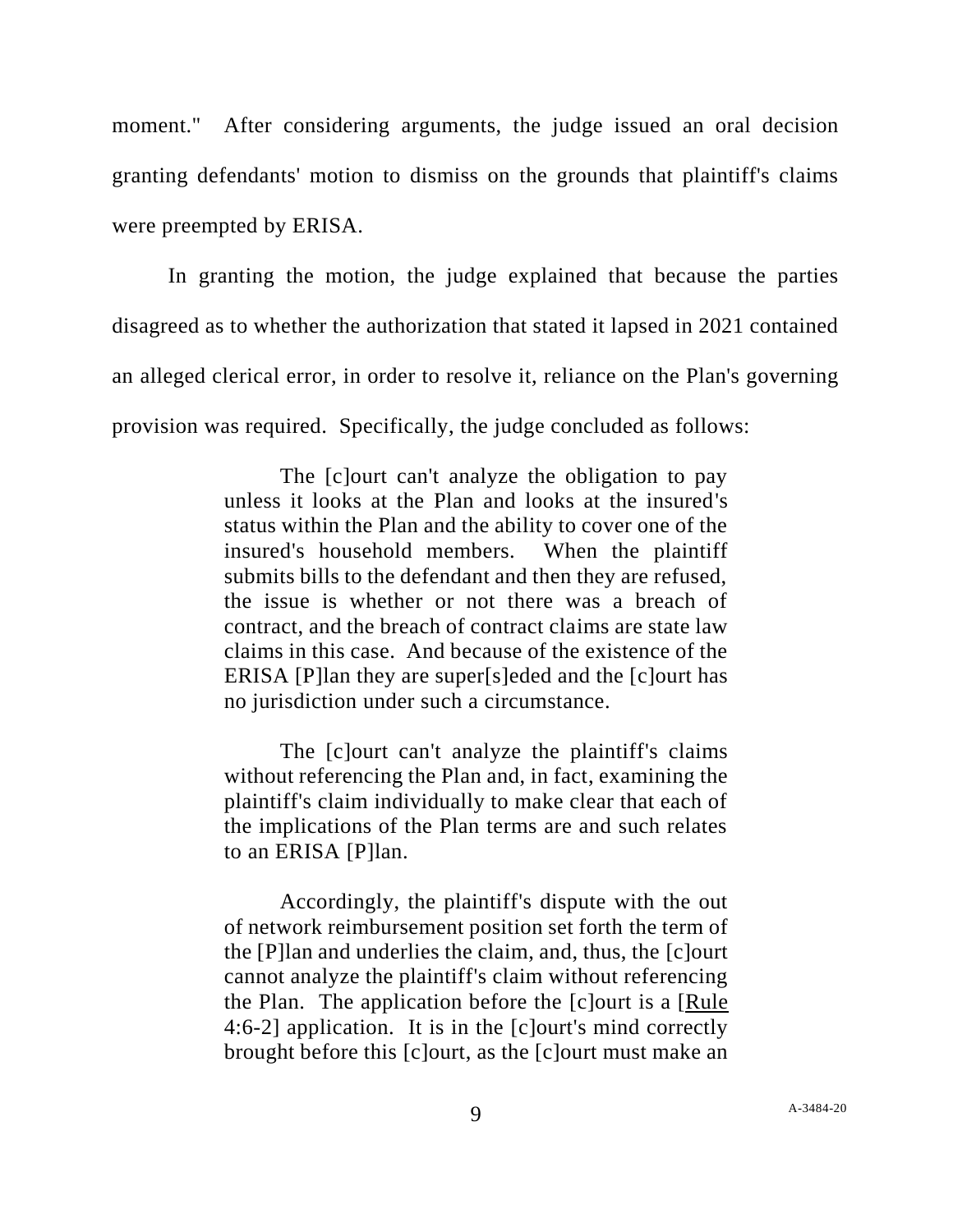initial determination as to whether or not the ERISA [P]lan super[s]edes any state law claims, and the [c]ourt is well satisfied that this dispute that is before the [c]ourt, and especially in the light of the fact that the ERISA [P]lan itself has language that indicates if there is a clerical error it is null and void.

Here the dispute is whether or not that was a clerical error, but in the [c]ourt's mind if there is a contest as to whether or not it is a clerical error the [c]ourt is obligated to make an investigation into the language of the [P]lan itself and immediately upon doing so would divest this [c]ourt of any jurisdiction as this being an ERISA [P]lan.

The [c]ourt is satisfied that all of the language of the [P]lan is critical to the determination of whether or not the plaintiff has a right to be reimbursed, and the [c]ourt is well satisfied that the claims of reimbursement are so tied to the language of the [P]lan that it is inescapable for the [c]ourt to conclude other than that the dispute relates to the [P]lan itself. Accordingly, the [c]ourt grants defendant's motion to dismiss the plaintiff's [c]omplaint.

The same day, the judge entered an order dismissing plaintiff's complaint

against Penn Medicine with prejudice, which he amended on July 14, 2021, to

also dismiss plaintiff's complaint against the remaining defendants.

Plaintiff filed a motion for reconsideration of the judge's May 14 order,

which Penn Medicine opposed. After considering oral arguments on July 23,

2021 the judge issued an oral decision denying reconsideration for the reasons

set forth in its initial decision. This appeal followed.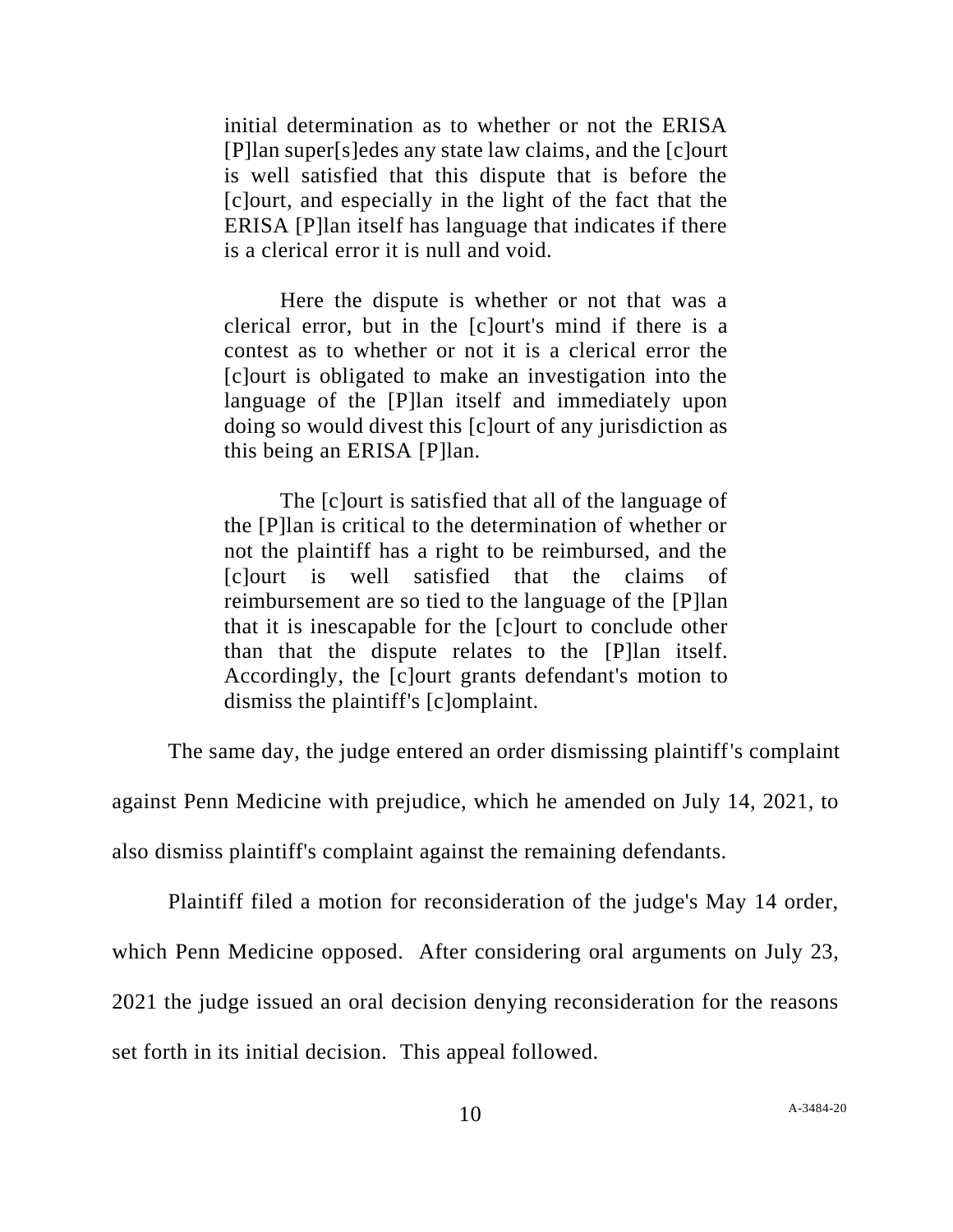At the outset, we observe that the parties do not dispute that the Plan is subject to ERISA. In earlier opinions, we have had occasion to explain ERISA and its express requirement that ERISA preempts state law. For example, in Finderne Mgmt. Co., Inc. v. Barrett, 355 N.J. Super. 170 (App. Div. 2002), we stated the following:

> "ERISA is a comprehensive statute designed to promote the interests of employees and their beneficiaries in employee benefit plans . . . [by setting] various uniform standards, including rules concerning reporting, disclosure, and fiduciary responsibility, for both pension and welfare plans." ERISA preempts "any and all State laws insofar as they may now or hereafter relate to any employee benefit plan" covered by ERISA. "The term 'State law' includes all laws, decisions, rules, regulations, or other State action having the effect of law, of any State." Consequently, ERISA embraces state common law claims.

> ERISA preemption "can have profound consequences because the remedies under ERISA are far more limited than under state common law causes of action." ERISA preemption is an affirmative defense.

> [Id. at 185 (alteration in original) (citations omitted) (first quoting Shaw v. Delta Air Lines, Inc., 463 U.S. 85, 90-91 (1983); then quoting 29 U.S.C. § 1144(a); then quoting  $\S 1144(c)(1)$ ; and then quoting Barbara J. Williams, ERISA and State Common Law Causes of Action, 192 N.J. Law. 29 (1998)).]

"To ensure that [employee benefit] plan regulation resides exclusively in

the federal domain, Congress inserted . . . [ERISA's] expansive preemption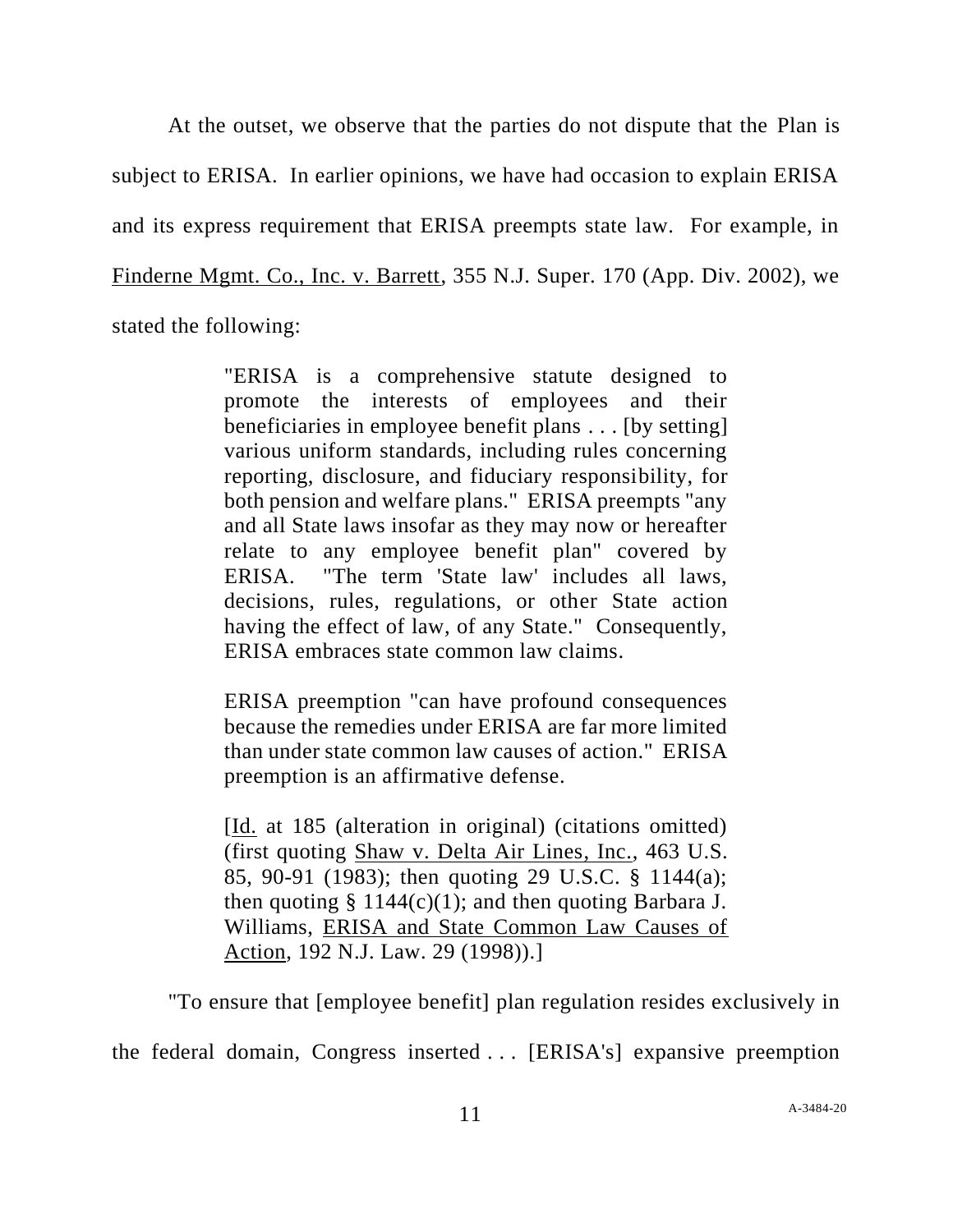provision . . . ." Nat'l Sec. Sys., Inc. v. Iola, 700 F.3d 65, 82 (3d Cir. 2012); see § 1144(a). Accordingly, any state law claims that "relate to" an ERISA plan are preempted. § 1144(a). A claim relates to a plan if it has a "connection with or reference[s]" an ERISA plan to the extent that the plan is a "critical factor in establishing liability" and a judge's "inquiry would be directed to the plan." St. Peter's Univ. Hosp. v. N.J. Bldg. Laborers Statewide Welfare Fund, 431 N.J. Super. 446, 455-56 (App. Div. 2013). However, if the claim has "only a tenuous, remote, or peripheral connection with covered plans," then it does not "relate to" the plan. Ibid.

Whether a trial judge correctly determined that a claim is preempted under ERISA is a question of law that we review de novo. Id. at 454.

On appeal, plaintiff argues its claims are not preempted by ERISA because its agreement with defendants is independent from the Plan since it is an out-ofnetwork provider and the parties' obligations to one another are limited to payment for services as agreed to in what it identifies as the parties' SCA. We are unpersuaded by plaintiff's contentions.

We conclude that plaintiff's argument lacks sufficient merit to warrant further discussion in a written opinion. R. 2:11-3(e)(1)(E). Suffice it to say that we agree with Judge Wellerson's determination that the dispute over whether a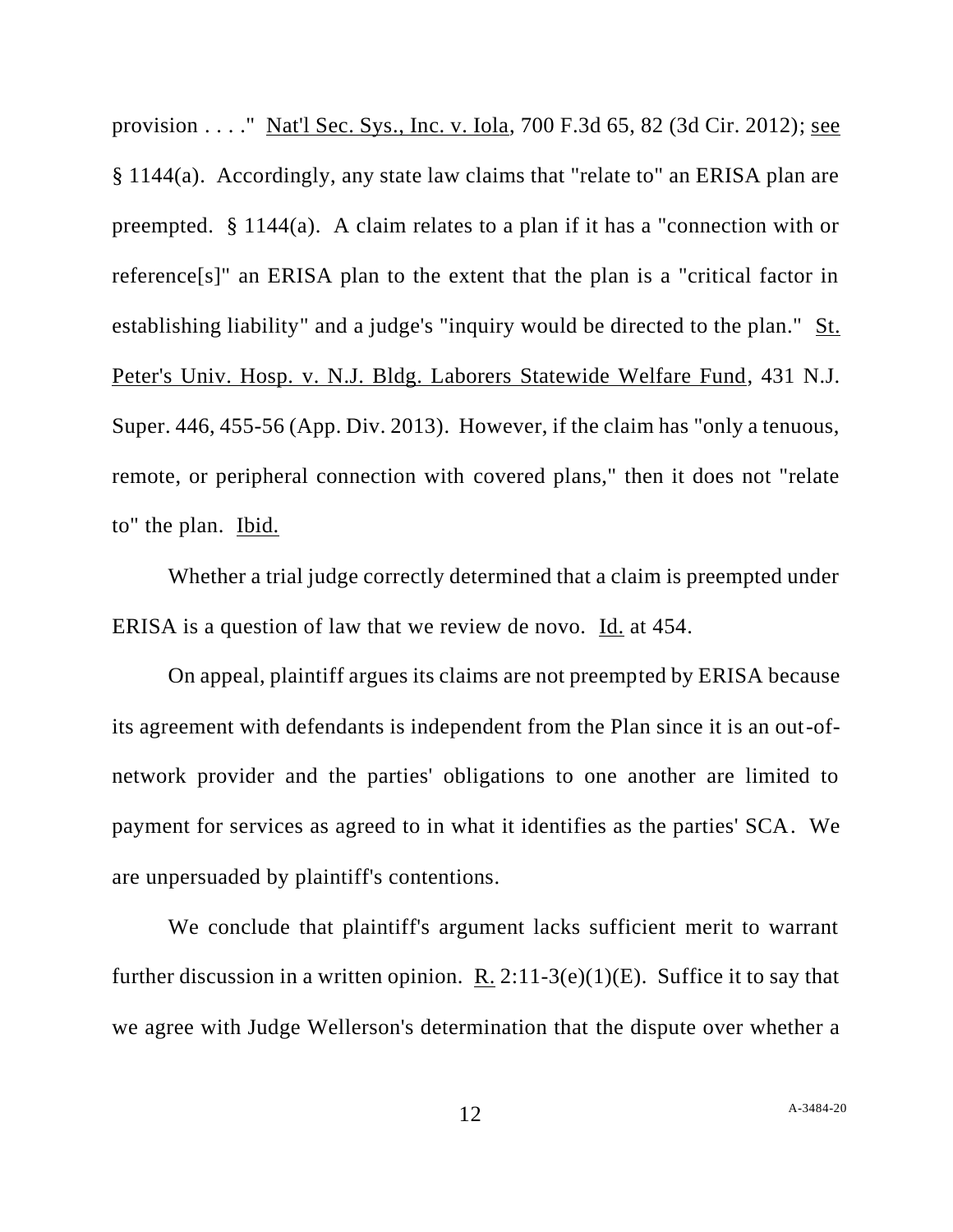clerical error occurred bears much more than a remote relationship to the Plan. We therefore affirm substantially for the reasons expressed by Judge Wellerson in his May 14 oral decision. We only add the following brief comment.

Contrary to plaintiff's assertion, its circumstances are unlike those in Plastic Surgery Center, P.A. v. Aetna Life Insurance Company, 967 F.3d 218, 236 (3d Cir. 2020). In that case, the Third Circuit reversed the District Court's granting of a motion to dismiss claims of breach of contract and promissory estoppel because the plan in that matter, unlike the present action, did not provide coverage for out-of-network providers for the services sought. Instead, the plan administrator was alleged to have agreed to make payments to the provider entirely through oral negotiations that allegedly led to an oral agreement. Therefore, the court's inquiry into the ERISA plan was simply to verify payment rates.

Here, any agreement by Penn Medicine to pay plaintiff was reached entirely in writing after plaintiff submitted several requests for authorization that referenced and were required by the Plan. The SCA also referenced the Plan, and plaintiff's complaint did so as well. Therefore, resolution of the parties' dispute would not be limited to merely looking up payment rates of corresponding procedure codes in the ERISA Plan. Rather, it would at the very